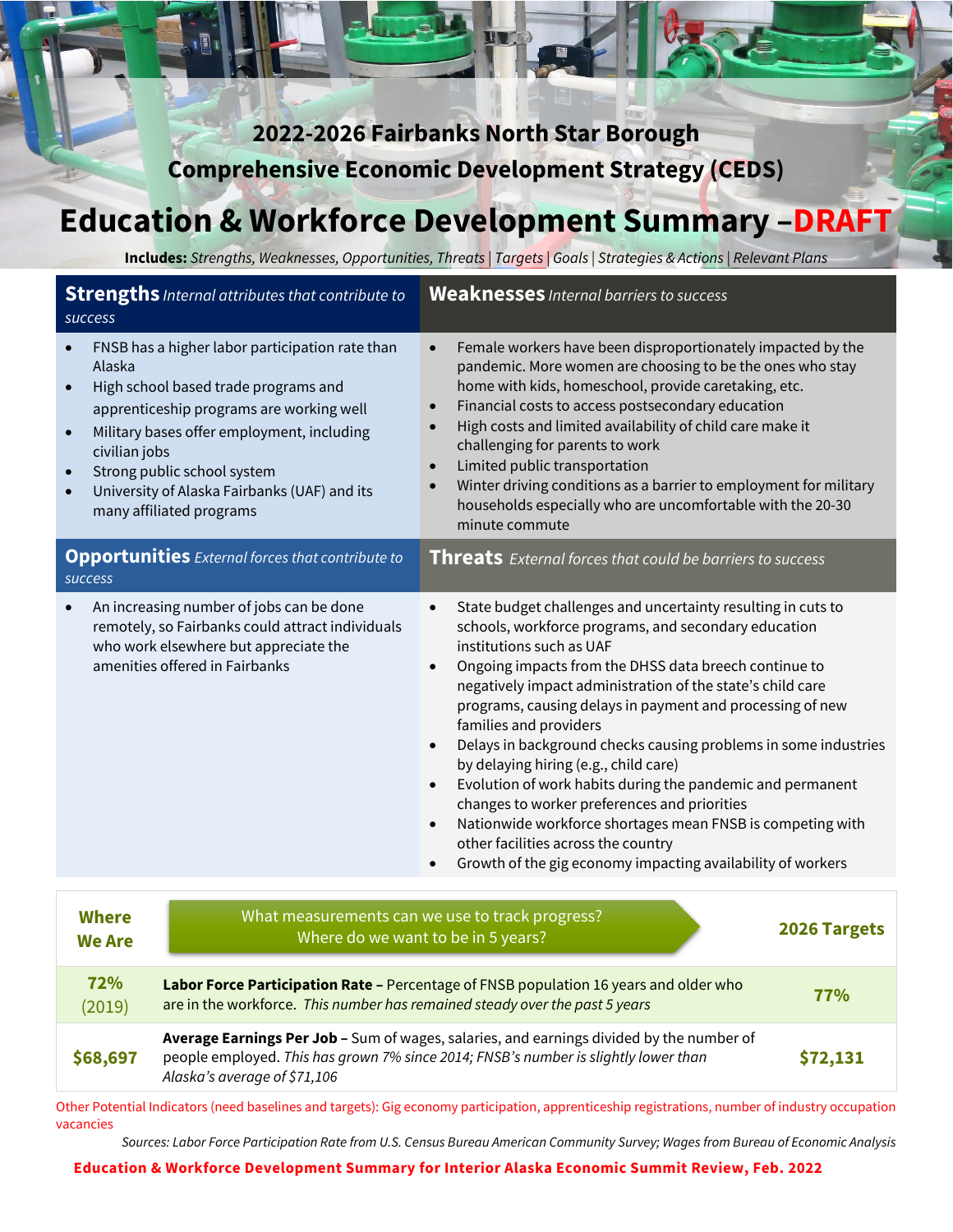#### **Education & Workforce Development Goals** *– long term improvements and changes we want to see in five*

*years or more*



1. FNSB residents have the education and skills needed for meaningful employment and livable wages.

2. Employers have access to a skilled workforce that meets their unique hiring needs.

|                                                                        | <b>Strategies &amp; Actions</b> - the activities we will implement over the next 5 years to accomplish goals & targets<br>and who will lead them                                                                                                                                                                                                                                                                                                                                                                                                                                                                                                                                                                                                                                                                                                                                                       | <b>Lead</b> |  |
|------------------------------------------------------------------------|--------------------------------------------------------------------------------------------------------------------------------------------------------------------------------------------------------------------------------------------------------------------------------------------------------------------------------------------------------------------------------------------------------------------------------------------------------------------------------------------------------------------------------------------------------------------------------------------------------------------------------------------------------------------------------------------------------------------------------------------------------------------------------------------------------------------------------------------------------------------------------------------------------|-------------|--|
| b.<br>C <sub>1</sub>                                                   | 1. Support Industry-Specific Employment Needs - Continue to develop relevant vocational, technical,<br>and career training programs to fill industry gaps. (Goals 1, 2)<br>a. Priority employment gaps include educators, health care professionals, mining workers,<br>telecommunication workers, utility operators, farmers, leisure and hospitality employment,<br>construction workers, and aviation.<br>Expand the availability of local training and employment events (including job fairs) for<br>residents, university students, and incoming military families to learn about education,<br>training and employment opportunities available in FNSB.<br>Support implementation of Alaska's five workforce development plans, including the<br>Maritime Workforce Plan, the Teacher Education Plan, the Oil & Gas Workforce Plan, the<br>Mining Workforce Plan and the Health Workforce Plan. |             |  |
| 2. Strong Schools - Encourage excellence in K-12 schools. (Goals 1, 2) |                                                                                                                                                                                                                                                                                                                                                                                                                                                                                                                                                                                                                                                                                                                                                                                                                                                                                                        |             |  |
|                                                                        | a. Continue to expand STEM education.<br>b. Expand career pathways programming in high schools.                                                                                                                                                                                                                                                                                                                                                                                                                                                                                                                                                                                                                                                                                                                                                                                                        |             |  |
|                                                                        |                                                                                                                                                                                                                                                                                                                                                                                                                                                                                                                                                                                                                                                                                                                                                                                                                                                                                                        |             |  |
| $C_{\bullet}$                                                          | 3. Military Family Employment - Address barriers to military spouse employment (identified in the<br>Eielson Regional Growth Plan). (Goals 1, 2)<br>a. Remove barriers for military spouses to obtain occupational licenses.<br>b. Coordinate with the Airman and Family Readiness Center (A&FRC) to supplement existing<br>information sharing with Air Force families before they arrive at EAFB.<br>Encourage FNSB-located Job Centers, workforce development program representatives and<br>large employers to participate in military family welcoming programs.<br>d. Prior to PCS, conduct debrief/departure interviews or focus groups with military families<br>regarding experience with FNSB employment and workforce development.<br>e. Expand access to affordable child care services for military households.                                                                           |             |  |
| f.                                                                     | Establish a rideshare program to help DoD household members commute to job centers.                                                                                                                                                                                                                                                                                                                                                                                                                                                                                                                                                                                                                                                                                                                                                                                                                    |             |  |

#### **Other Relevant Resources**

- **Fairbanks North Star Borough School District Strategic Plan**. FNSB School District. December 2019[. View here.](https://www.k12northstar.org/strategic-plan)
- **Eielson Regional Growth Plan**. Fairbanks North Star Borough. 2018[. View here.](http://www.eafbregionalgrowth.com/)
- **UAF Strategic Plan 2027**. University of Alaska Fairbanks. November 2021[. View here.](https://uaf.edu/strategic/goals.php)
- **Alaska Workforce Development Plans (includes Health, Maritime, Mining, Educators and Oil & Gas).** University of Alaska. [View here.](https://www.alaska.edu/research/wd/plans/)

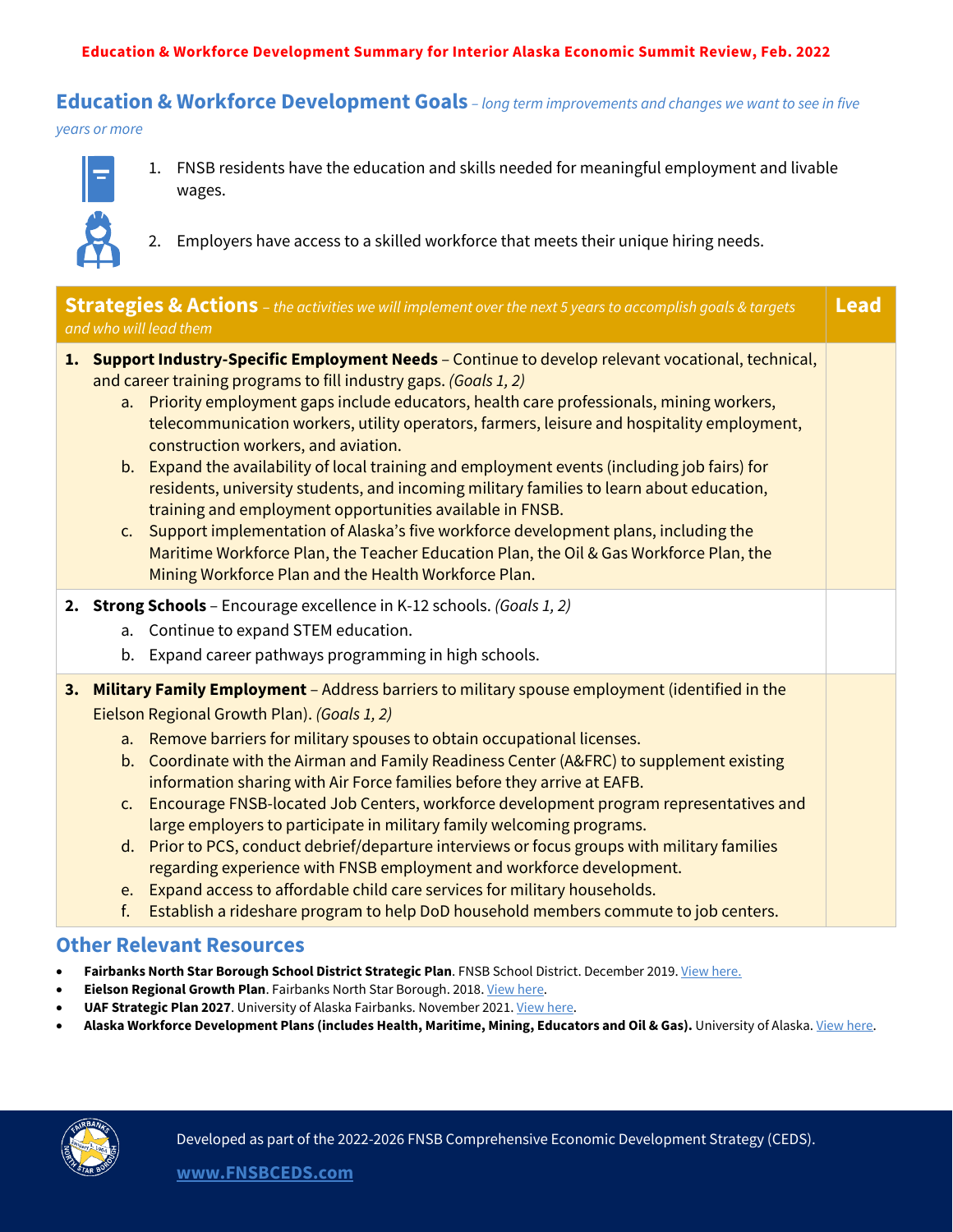## **Interior Alaska Economic Summit, February 22-23, 2022**

### **Education & Workforce Development Breakout: Discussion Summary (02-23- 22)**

To view results from the other sessions, visi[t https://fnsbceds.com/](https://fnsbceds.com/) (results will be posted by March 11<sup>th</sup>)

This document compiles feedback and notes from the breakout session. The other tools that were used to guide the discussion include:

- An economic cluster/influencer one-pager that identified a preliminary SWOT analysis, goals, strategies, actions, and measures of success
- A worksheet identifying a proposed economic vision statement and guiding questions for each of the activities. The guiding questions have been copied into this document for reference. The feedback on the economic vision statement was compiled separately and will be released by March  $11<sup>th</sup>$ .

| <b>First</b>  | Last                | <b>Affiliation</b>                            | <b>Email</b>                        |
|---------------|---------------------|-----------------------------------------------|-------------------------------------|
| April         | Rogers              | Eielson Airman and Family Readiness Center    | april.rogers.3@us.af.mil            |
| <b>Bryana</b> | Garcia-<br>DeLaCruz | Thread                                        | bdelacruz@thrivalaska.com           |
| Callen        | Christensen         | Chaga Co-operative                            | theislandhydro@gmail.com            |
| Carol         | Davila              | <b>Foundation Health</b>                      | Carol.Davila@foundationhealth.org   |
| Colin         | Lease               | Spirit of Alaska FCO                          | colin.lease@spiritofak.com          |
| Jacob         | Howdeshell          | Laborers Alaska Fairbanks Local 942           | jhowdeshell@local942.net            |
| Jessica       | Krier               | Alaska Works Partnership                      | Jessica@alaskaworks.org             |
| Jinnel        | Choiniere           | <b>Greater Fairbanks Chamber of Commerce</b>  | jinnel@fairbankschamber.org         |
| Jomo          | <b>Stewart</b>      | Fairbanks Economic Development<br>Corporation | jstewart@investfairbanks.com        |
| Joni          | Simpson             | Fairbanks North Star Borough School District  | joni.simpson@k12northstar.org       |
| Julie         | Luddington          | Fairbanks North Star Borough School District  | julie.luddington@k12northstar.org   |
| Justin        | Quackenbush         | <b>AOEETT</b>                                 | jquackenbush@aoeett.org             |
| Karen         | Lapp                | <b>Foundation Health Partners</b>             | karen.lapp@foundationhealth.org     |
| Kathleen      | <b>Heiss</b>        | Eielson Airman and Family Readiness Center    | 354FSS.FSFY.YouthPrograms@us.af.mil |
| Katie         | Yarrow              | <b>Great Fairbanks Chamber of Commerce</b>    | Katie@fairbankschamber.org>;        |
| Kelly         | May                 | The Chaga Cooperative LLC                     | theislandhydro@gmail.com            |
| Kristan       | Kelly               | Fairbanks North Star Borough                  | Kristan.Kelly@fnsb.gov              |

#### **Participants** (alphabetical by first name, based on sign in sheet)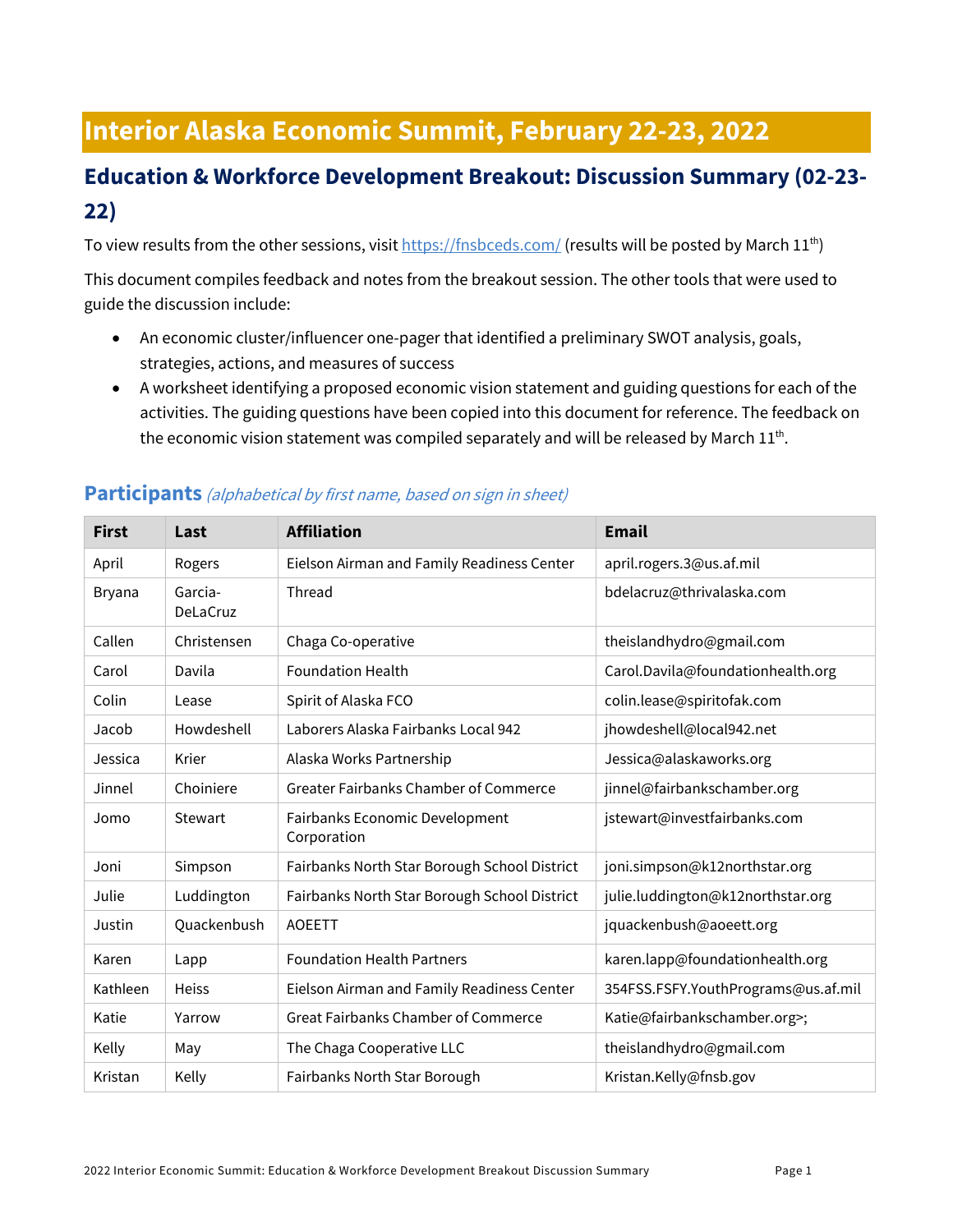| <b>First</b>  | Last     | <b>Affiliation</b>                                                   | <b>Email</b>                  |
|---------------|----------|----------------------------------------------------------------------|-------------------------------|
| Lake          | Williams | <b>IWOE Local 302</b>                                                | lwilliams@iwoe302.org         |
| <b>Missy</b>  | Lizotte  | Alaska Job Center Network                                            | missy.lizotte@alaska.gov      |
| Peter         | Webley   | UA Center for Innovation, Commercialization,<br>and Entrepreneurship | pwwebley@alaska.edu           |
| Robert        | Allen    | Eielson Airman and Family Readiness Center                           | Robert.allen.90@us.af.mil     |
| Robyn         | Taylor   | James T Hutchison High School- FNSBSD                                | robyn.taylor@k12northstar.org |
| <b>Stacie</b> | Dublin   | thread Resource & Referral                                           | sdublin@thivalaska.com        |
| Terry         | Chapin   | University of Alaska Fairbanks                                       | terry.chapin@alaska.edu       |

Facilitated by Jinnel Choiniere, Greater Fairbanks Chamber of Commerce

#### RSVPs: 64 participants

### **Feedback on the Strengths, Weaknesses, Opportunities, and Threats (SWOT) Analysis**

#### **Guiding Questions:**

- 
- 2. What's missing?
- 1. What did we get right? 3. What would you change?
	- 4. What's the most important item in each quadrant?

#### **Discussion Notes:**

Color Key: Blue = proposed revision **|** red = proposed deletion **|** green = proposed addition

| <b>Strengths</b>                                                                                                                                                                                                                                                                                               | <b>Weaknesses</b>                                                                                                                                                                                                                                                                                                                                                                                                                                                                                                                                                                                                                                                                                                                                                                                                                                                                                |
|----------------------------------------------------------------------------------------------------------------------------------------------------------------------------------------------------------------------------------------------------------------------------------------------------------------|--------------------------------------------------------------------------------------------------------------------------------------------------------------------------------------------------------------------------------------------------------------------------------------------------------------------------------------------------------------------------------------------------------------------------------------------------------------------------------------------------------------------------------------------------------------------------------------------------------------------------------------------------------------------------------------------------------------------------------------------------------------------------------------------------------------------------------------------------------------------------------------------------|
| Delete: strong public school system<br>Add: high school programs and trade schools, pre-<br>college programs<br>Add: trades and apprenticeships across industries<br>Add: Alaska Performance (AP) and UA Scholars<br>program<br>Add: Fairbanks Resource Agency (FRA) is an amazing<br>group<br>Add: Tiger Team | Add: cost of living, energy<br>$\bullet$<br>Add: lack of public employee/teacher benefits<br>Add: challenges of licensing<br>$\bullet$<br>Add: career pipelines and lack of awareness of existing<br>training opportunities<br>Add: limited arts and cultural opportunities<br>$\bullet$<br>Add: staffing shortages<br>Add: limited extracurriculars for younger students<br>Add: economically disadvantaged youth are not successful<br>with remote learning (became apparent during pandemic)<br>Add: access to assistance programs<br>Add: winter<br>Add: competition within the job market<br>Add: seasonal jobs don't pay a living wage, workers leave<br>Add: trade jobs do not offer the same flexibility as jobs that<br>can done remotely; less time off<br>Add: school bus services prevent working<br>Add: rapidly aging population not balanced out by<br>working/younger generation |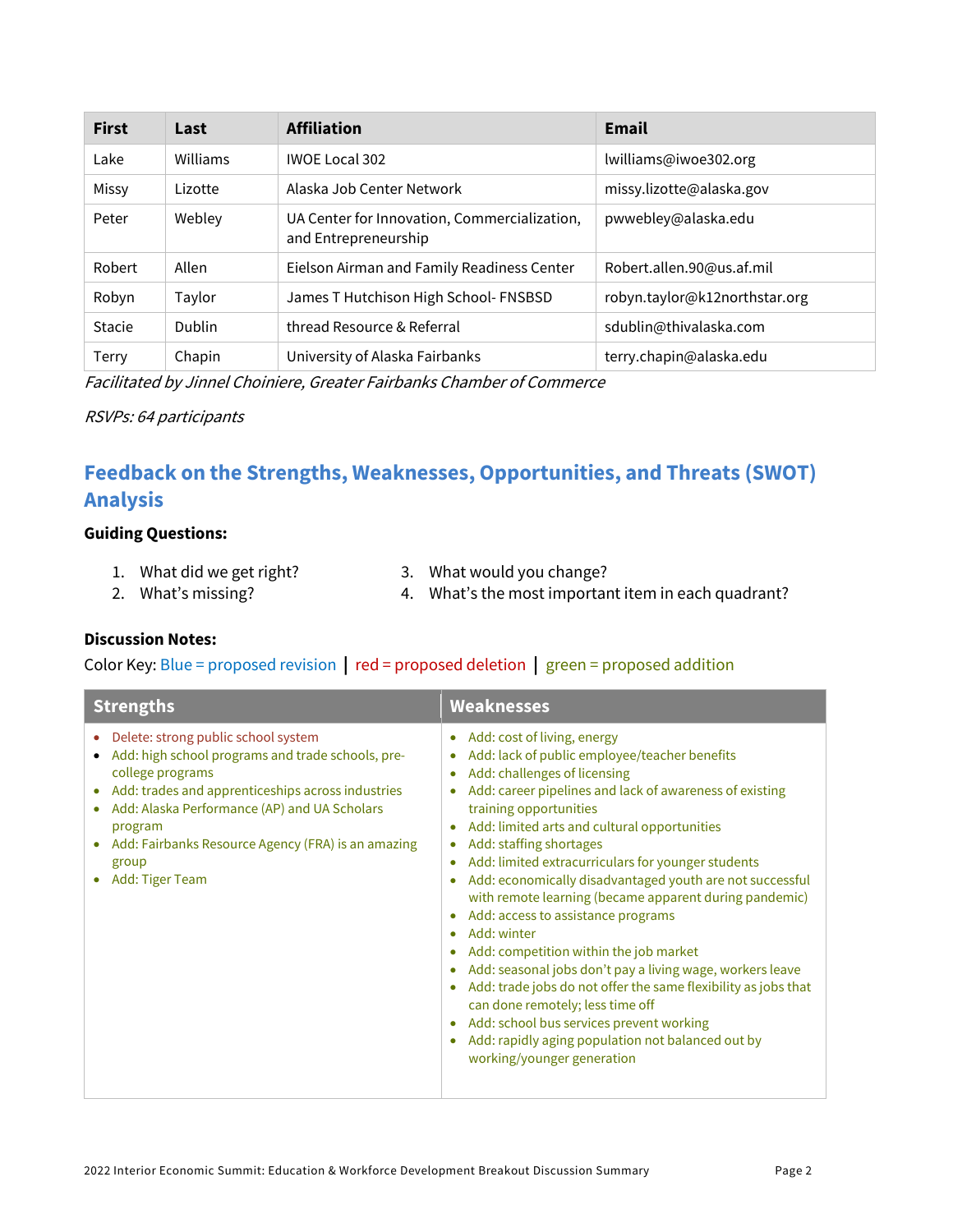#### **Opportunities Threats** • Add: incentivizing young people to stay/ return • Add: TCC offers childcare pay for family members who watch the children of relatives • Add: expand utilization of the Career & Technical College • Add: expand the availability of training and scholarships • Add: focus on bringing in different types of high skilled work • Add: Alaska as a low tax hub for alternative/remote businesses and work • Add: IIJA money will create opportunities for careers • Early college courses/credits in high school • Add: helmets to hardhats program • Add: military folks who retire or are forced out because they cannot pass physical – seeking job opportunities • Add: create certificates that align to local industry • Add: availability and affordability of broadband • Add: state budget cuts to important educational programs and scholarships • Add: no retirement for teachers • Add: potential funding cuts to Fairbanks Resource Agency • Add: licensing for teaching is expensive and difficult • Add: industries and institutions are in silos (schools, military, seniors) • Add: lack of acceptance of alternative/renewable energy • Add: lack of affordable housing • Add: population outflow • Add: work ethic • Add: state workers are understaffed and underpaid, making it hard to retain quality workers who can support the private sector

**Goals, Strategies, Actions Discussion Questions**

#### **Guiding Questions:**

needs

opportunities

graduating

- 1. What did we get right?
- 2. What would you change?

Tribal organizations (TCC, FNA), FRA

• Add: small and medium enterprises (SMEs) should interact more with UAF students on career

• Add: promote UAF as a place for students to stay, go to college and have a good job immediately upon

• Add: partnerships with Fairbanks Memorial Hospital,

3. What's missing?

- 4. Who will lead each of the strategies? What do you see as you/your organization's role?
- 5. Which of the strategies is most important for us to focus on over the next year?

#### **Discussion Notes:**

- Goals
	- Revise: under Goal #1, add benefits
	- Revise: use future tense instead of present tense for both goals
	- Revise: add quality of life concept to both goals
	- Revise: under Goal #1, add incentivizing entry into employment market
	- Revise: under Goal #2, add "long term"
	- Add: address aging out of the workforce
	- Add: Access current needs, not just future needs
	- Add: employers have a reason to bring their business to the interior; new industries, not just oil/mining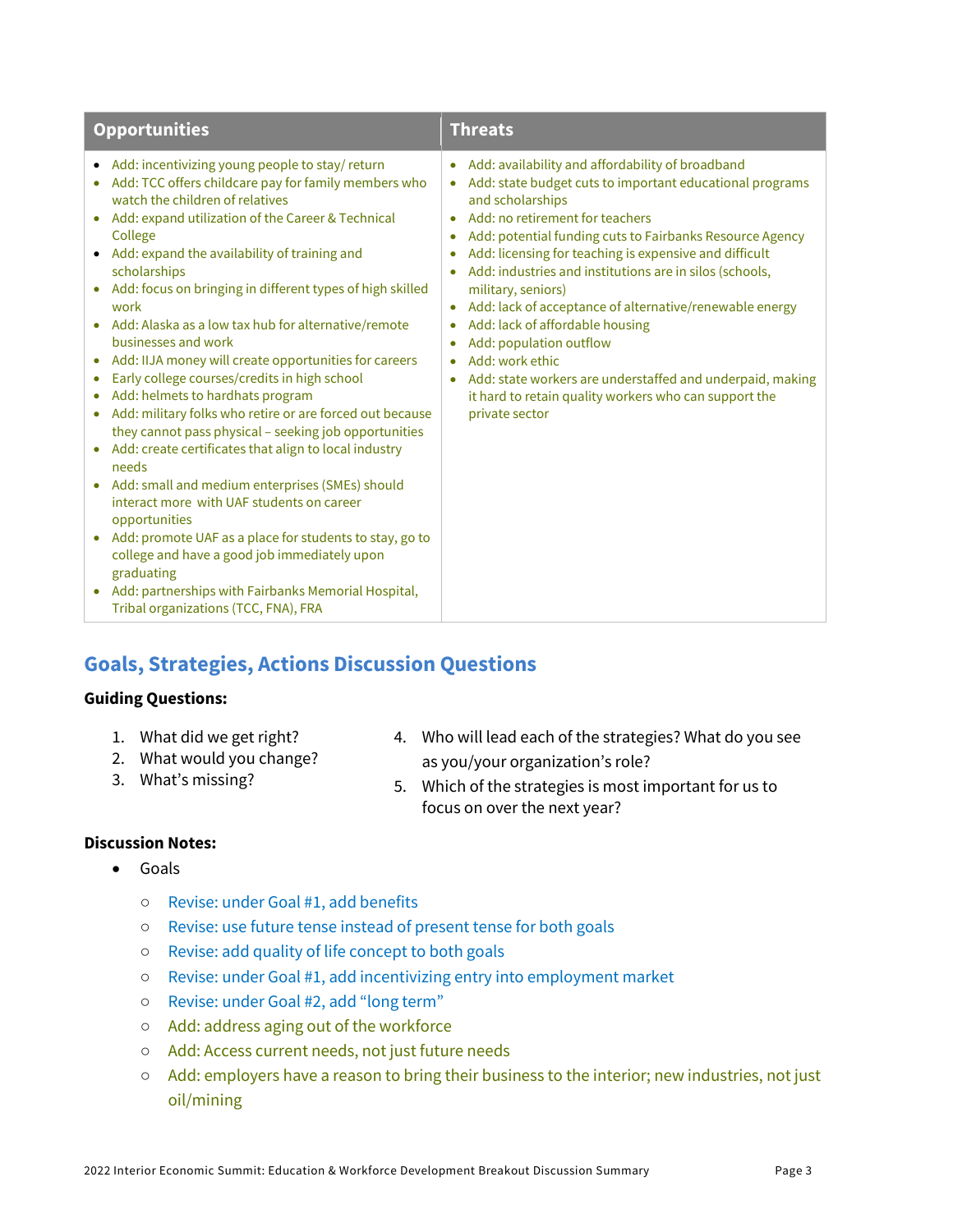- Strategy 1: Support Industry-Specific Needs
	- Revise: change "vocational" to "career and technical education"
	- Add: need for better benefits, especially in K-12 jobs
	- Add: Improve recruitment for training programs
	- Add: agriculture to industries in action a
	- Add: advocate for cooperative business models as a tool for meaningful work
	- Add: create an agricultural workforce plan
	- Add: train employers to provide meaningful employment; consider a co-op training program on how to start a co-op, as a solution to lack of meaningful employment
	- Add: build feedback mechanisms in place so that training pipelines are adaptable and flexible to meet the evolving needs of the future
	- Add: Build industry need projects into UAF courses so students can see opportunities outside of academia
	- Add: build comprehensive UAF-wide internship programs across all degree programs
- Strategy 2: Strong Schools
	- Revise: Reword strategy key words to be "Educational Foundations"
	- Revise: change "K-12" to "birth to 16"
	- Revise: change "STEM" to "STEAM" (action a)
	- Revise: add middle schools to action b; add "career **and technical**"
	- Revise: reword strategy to be, "Increase support of quality public education."
		- Lead: include Alaska Works Partnership.
	- Add: co-op educators
	- Add: advocate for prioritized K-12 education funding
	- Add: more soft skills taught in K-12 (many professions cannot find interns with needed soft skills)
	- Add: support arts; art helps grow innovation
	- Add: better connect students with potential job paths based on their emerging interests
	- Add: expand tech prep so it happens earlier
	- Add: advocate for improved teacher benefits
	- Add: establish more links and partnerships between the classroom and the real world; expand partnerships with industry from grade school through high school
	- Add: early childhood programs to strategy, plus associated action
	- Add: Address family child care needs
	- Add: connect UAF undergrad students with high school students as mentors and evidence of success
	- Delete: eliminate rideshare program recommendation (action f); virtual options eliminate need
- Strategy 3: Military Family Employment
	- Revise: under action a, revise to also include less restrictive licensing, especially in health care
	- Add: increased outreach by the Fairbanks Chamber of Commerce